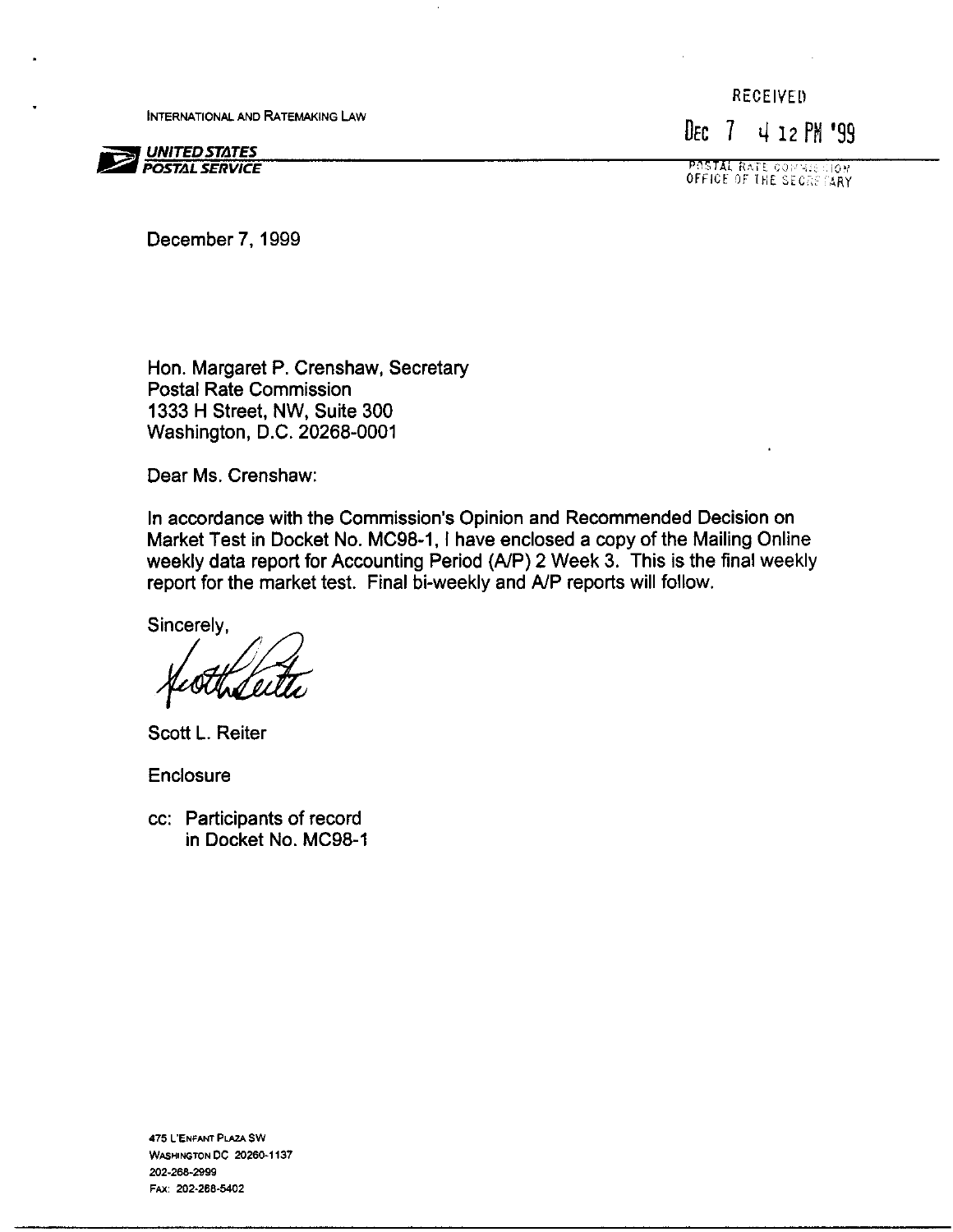

# PRICEWATERHOUSE COPERS ®



AP 2 Week 3: October 23rd - October 29th **Mailing Online Weekly Report** Postal Rate Commission

 $\mathbf{i}$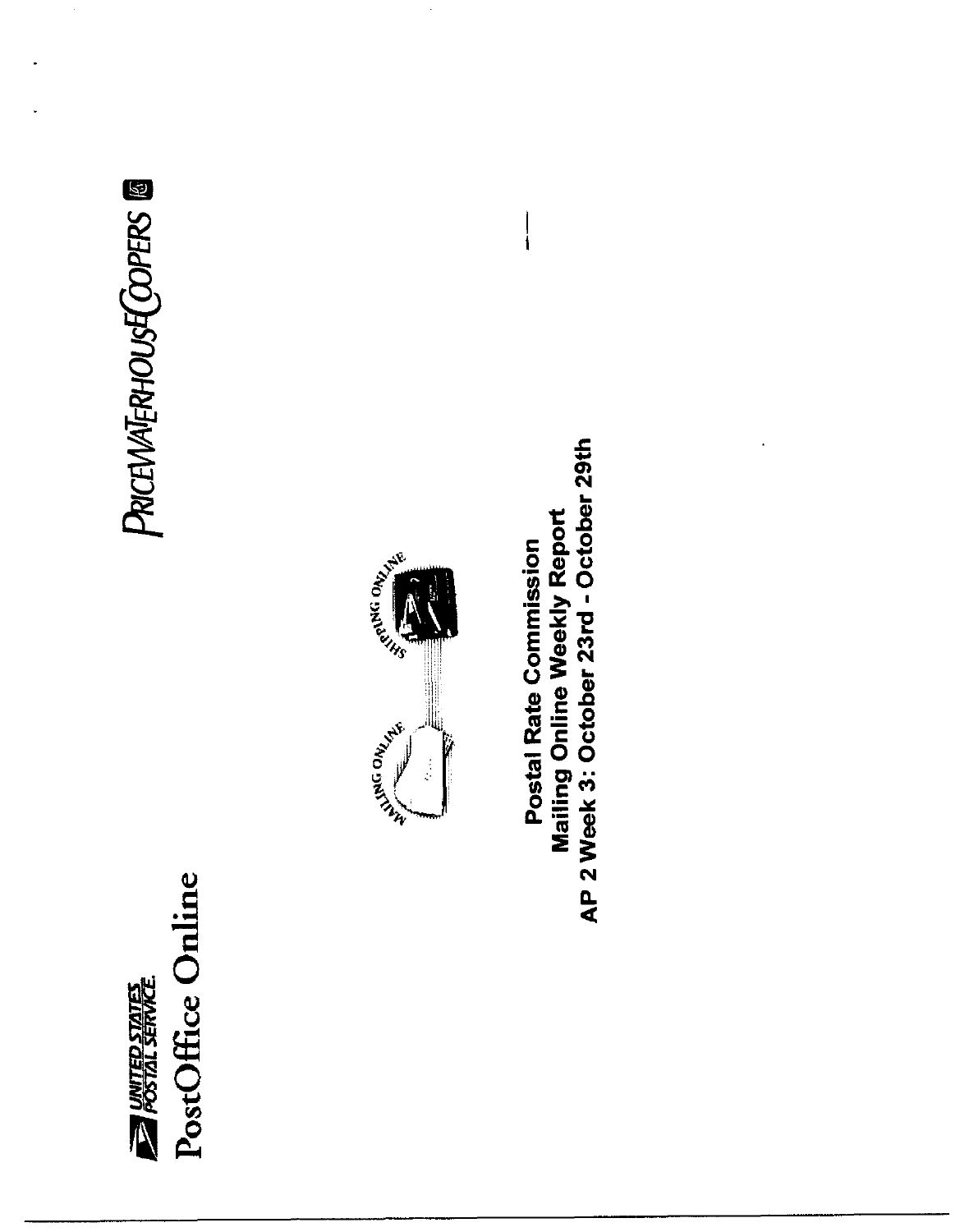## MOL Weekly Postal Rate Commission Report

## AP 2 Week 3

Index to Tables

| Table |                                 |                            |  |
|-------|---------------------------------|----------------------------|--|
|       | MOL Revenue by Day              | AP 2 Week 3                |  |
|       | <b>MOL Transactions by Day</b>  | AP 2 Week 3                |  |
|       | MOL Volume by Day               | AP 2 Week 3                |  |
|       | MOL Revenue by Week             | AP 2 Week 3 to AP 2 Week 3 |  |
|       | <b>MOL Transactions by Week</b> | AP 2 Week 3 to AP 2 Week 3 |  |
|       | MOL Volume by Week              | AP 2 Week 3 to AP 2 Week 3 |  |



## **PRICEWATERHOUSE COPERS**

. .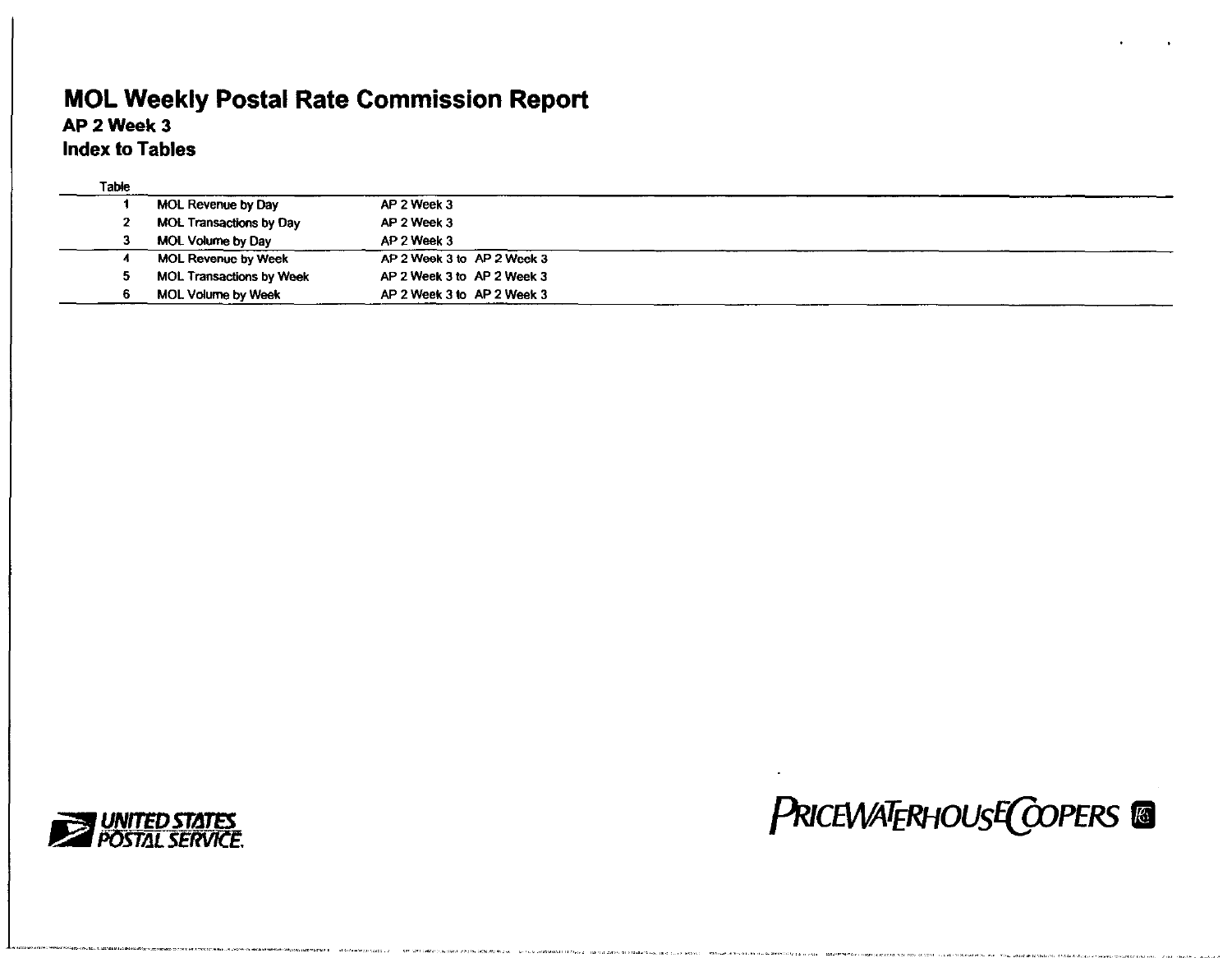### Table 1 **MOL Revenue by Day**

AP 2 Week 3 (October 23 to October 29 1999)

| <b>Users</b>          | 23-Oct | <b>24-Oct</b> | <b>25-Oct</b> | 26-Oct  | 27-Oct     | 28-Octi        | $29-Oct$ |              |
|-----------------------|--------|---------------|---------------|---------|------------|----------------|----------|--------------|
| Total                 |        | n             |               |         |            | $\overline{a}$ |          |              |
| Revenue               |        |               |               |         |            |                |          | <b>Total</b> |
| Printing              |        |               |               |         |            |                |          |              |
| Simplex               | \$0.00 | \$0.00        | \$1,463.50    | \$0.00  | \$1,365.16 | \$0.00         | \$0.00   | \$2,828.66   |
| Duplex                | \$0.00 | \$0.00        | \$0.00        | \$0.00  | \$0.00     | \$143.52       | \$471.96 | \$615.48     |
| Total                 | \$0.00 | \$0.00        | \$1,463.50    | \$0.00  | \$1,365.16 | \$143.52       | \$471.96 | \$3,444.14   |
| <b>B&amp;W</b>        | \$0.00 | \$0.00        | \$0.00        | \$0.00  | \$1,365.16 | \$0.00         | \$292.00 | \$1,657.16   |
| Spot                  | \$0.00 | \$0.00        | \$1,463.50    | \$0.00  | \$0.00     | \$143.52       | \$179.96 | \$1,786.98   |
| Total                 | \$0.00 | \$0.00        | \$1,463.50    | \$0.00  | \$1,365.16 | \$143.52       | \$471.96 | \$3,444.14   |
| 8.5x11                | \$0.00 | \$0.00        | \$1,463.50    | \$0.00  | \$1,365.16 | \$143.52       | \$471.96 | \$3,444.14   |
| 8.5x14                | \$0.00 | \$0.00        | \$0.00        | \$0.00  | \$0.00     | \$0.00         | \$0.00   | \$0.00       |
| Total                 | \$0.00 | \$0.00        | \$1,463.50    | \$0.00  | \$1,365.16 | \$143.52       | \$471.96 | \$3,444.14   |
| Envelope              |        |               |               |         |            |                |          |              |
| Letter                | \$0.00 | \$0.00        | \$1,463.50    | \$0.00  | \$1,365.16 | \$143.52       | \$471.96 | \$3,444.14   |
| Flat                  | \$0.00 | \$0.00        | \$0.00        | \$0.00  | \$0.00     | \$0.00         | \$0.00   | \$0.00       |
| Total                 | 50.00  | 50.00         | \$1,463.50    | \$0.00  | \$1,365.16 | \$143.52       | \$471.96 | \$3,444.14   |
| Mail Merge Feature    |        |               |               |         |            |                |          |              |
| Mail Merge            | \$0.00 | \$0.00        | \$0.00        | \$0.00  | \$0.00     | \$0.00         | \$0.00   | \$0.00       |
| Non-Mail Merge        | \$0.00 | \$0.00        | \$1,463.50    | \$0.00  | \$1,365.16 | \$143.52       | \$471.96 | \$3,444.14   |
| Total                 | \$0.00 | \$0.00        | \$1,463.50    | \$0.00  | \$1,365.16 | \$143.52       | \$471.96 | \$3,444.14   |
| Finishing             |        |               |               |         |            |                |          |              |
| Stapling              | \$0.00 | \$0.00        | \$0.00        | \$0.00  | \$0.00     | \$0.00         | \$0.00   | \$0.00       |
| Other                 | \$0.00 | \$0.00        | \$0.00        | \$0.00  | \$0.00     | \$0.00         | \$0.00   | \$0.00       |
| None                  | \$0.00 | \$0.00        | \$1,463.50    | \$0.00  | \$1,365.16 | \$143.52       | \$471.96 | \$3,444.14   |
| Total                 | \$0.00 | \$0.00        | \$1,463.50    | \$0.00  | \$1,365.16 | \$143.52       | \$471.96 | \$3,444.14   |
| Mailing               |        |               |               |         |            |                |          |              |
| <b>First-Class</b>    | \$0.00 | \$0.00        | \$1,463.50    | \$0.00  | \$0.00     | \$143.52       | \$0.00   | \$1,607.02   |
| <b>Standard Class</b> | \$0.00 | \$0.00        | \$0,00        | \$0.00  | \$1,365.16 | \$0.00         | \$471.96 | \$1,837.12   |
| Total                 | \$0.00 | \$0.00        | \$1,463.50    | \$0.00  | \$1,365,16 | \$143.52       | \$471.96 | \$3,444.14   |
| Proof                 |        |               |               |         |            |                |          |              |
| No Proof              | \$0.00 | \$0.00        | \$1,463.50    | \$0.00  | \$1,365.16 | \$143.52       | \$471.96 | \$3,444.14   |
| Faxed                 | \$0.00 | \$0.00        | \$0.00        | \$0.00  | \$0.00     | \$0.00         | \$0.00   | \$0.00       |
| Mailed                | \$0.00 | \$0.00        | \$0.00        | \$0.00  | \$0.00     | \$0.00         | \$0.00   | \$0.00       |
| Total                 | \$0.00 | \$0.00        | \$1,463.50    | \$0.00] | \$1,365.16 | \$143.52       | \$471.96 | \$3,444.14   |

**EXAMPLED STATES** 

PRICEWATERHOUSE COPERS &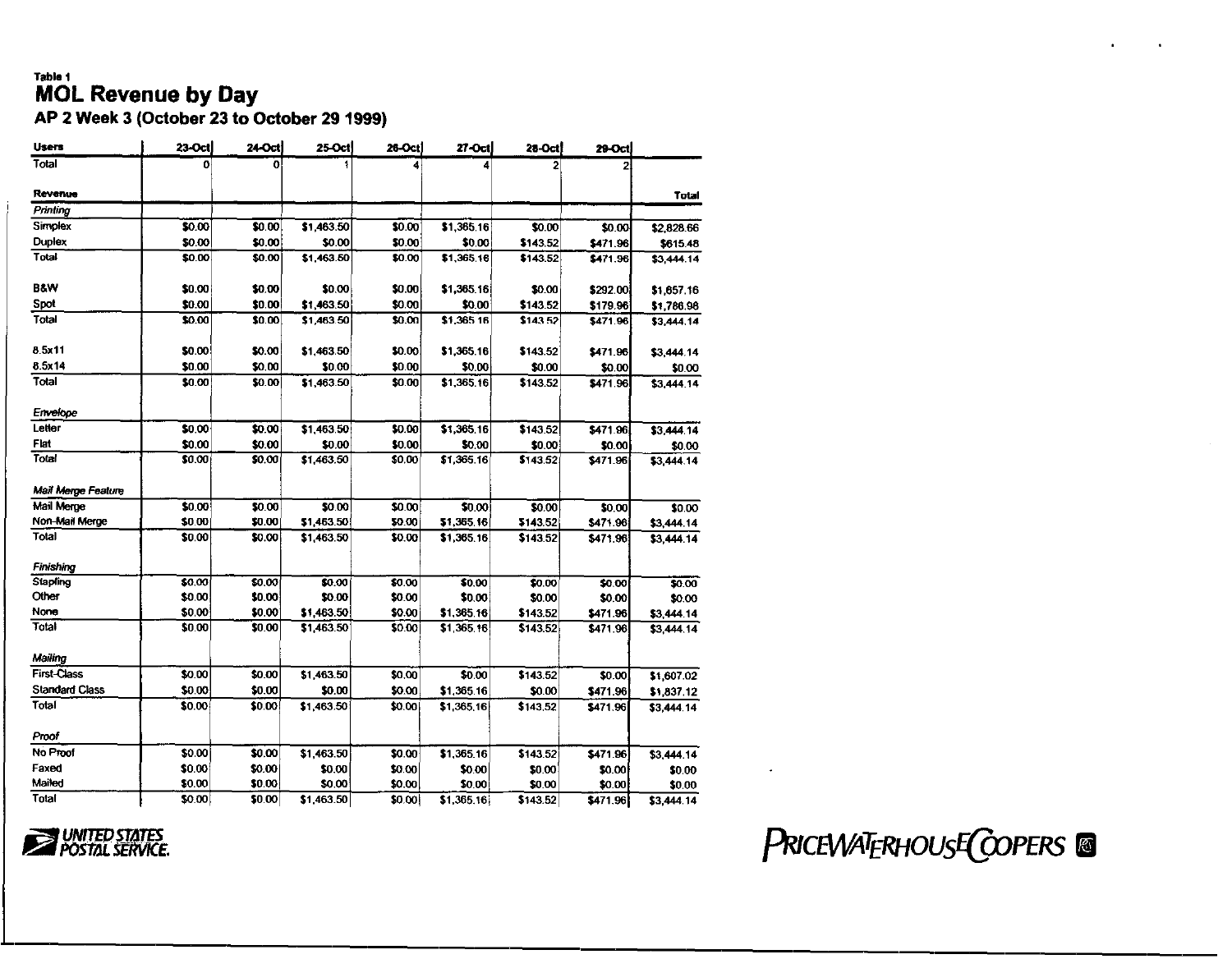# Take 2<br>MOL Transactions by Day<br>AP 2 Week 3 (October 23 to October 29 1999)

| $rac{1}{2}$                            | 23-Oct                                                                                              | 24-Oct                  | 25-Oct                          | 26-Oct                                    | 27-Oct                                          | 28-Oct                   | 29-Oct         |                           |
|----------------------------------------|-----------------------------------------------------------------------------------------------------|-------------------------|---------------------------------|-------------------------------------------|-------------------------------------------------|--------------------------|----------------|---------------------------|
| <b>IGDT</b>                            | ۰                                                                                                   | 0                       |                                 | ₩                                         | ₩                                               | ົ                        | N              |                           |
|                                        |                                                                                                     |                         |                                 |                                           |                                                 |                          |                | Total                     |
| Transactions<br>Printing               |                                                                                                     |                         |                                 |                                           |                                                 |                          |                |                           |
| Simplex                                | $\circ$ $\circ$                                                                                     | ۰                       | $\overline{\mathsf{N}}$ o       | . .                                       | $\overline{\mathbf{v}}$                         | ۰                        | ೯              |                           |
| Duplex                                 |                                                                                                     | $\circ$                 |                                 |                                           |                                                 | ↽                        |                | ≁ စ င္                    |
| <b>Tutel</b>                           | $\circ$                                                                                             | ۰                       | $\overline{\mathbf{N}}$         | $\bullet$                                 | $\overline{\mathbf{N}}$                         |                          | 5              |                           |
|                                        |                                                                                                     |                         |                                 |                                           |                                                 | $\bullet$                |                |                           |
| $\frac{3}{8}$ $\frac{1}{8}$            | $\circ$ $\circ$                                                                                     | $\bullet$ $\bullet$     | ০ নান                           | ၀ ၀                                       | $\overline{\mathsf{a}}$ $\overline{\mathsf{c}}$ | $\ddot{}$                | ٠              | $\omega$ $\sim$ $\approx$ |
|                                        | ίo                                                                                                  | ۰                       |                                 | ۰                                         | $\tilde{\sim}$                                  |                          | 5              |                           |
| 8.5x11                                 |                                                                                                     |                         |                                 |                                           |                                                 |                          |                |                           |
|                                        | $\circ$ $\circ$ $\circ$                                                                             | $\bullet$ $\circ$       | $\sim$ $\circ$                  | $\bullet$ $\circ$                         | $\overline{\mathbf{v}}$ of                      | $\bullet$                | 5              | $e$ $e$                   |
| $\frac{8.5x14}{100a}$                  |                                                                                                     | $\circ$                 | $\overline{\mathbf{N}}$         | ۰                                         | $\overline{\mathbf{N}}$                         | ٠                        | 5              |                           |
| Envelope                               |                                                                                                     |                         |                                 |                                           |                                                 |                          |                |                           |
| Letter                                 |                                                                                                     |                         |                                 |                                           |                                                 |                          |                |                           |
|                                        | $\circ$ $\circ$                                                                                     | $\circ$ $\circ$         | ন ০ ন                           | ᅙᅙ                                        | $\frac{1}{2}$                                   | - 0                      | e ole          | $5$ ola                   |
| 휨                                      | lo                                                                                                  | i0                      |                                 | b                                         |                                                 | $\blacksquare$           |                |                           |
| Mail Merge Feature                     |                                                                                                     |                         |                                 |                                           |                                                 |                          |                |                           |
| Mail Merge                             |                                                                                                     |                         |                                 |                                           |                                                 |                          |                | ၁ ၁ ၁                     |
| Non-Mail Merge                         | $\frac{1}{\sigma}$                                                                                  | $\circ$ $\circ$         | $\circ$ $\sim$ $\sim$           | $\overline{\bullet}$ $\overline{\bullet}$ | $\frac{1}{2}$ $\frac{1}{2}$                     | $\sim$ $\sim$            |                |                           |
| Total                                  |                                                                                                     | iο                      |                                 | Гo                                        |                                                 |                          |                |                           |
|                                        |                                                                                                     |                         |                                 |                                           |                                                 |                          |                |                           |
| Finishing<br>Stapling                  |                                                                                                     |                         |                                 |                                           |                                                 |                          |                |                           |
| <b>Other</b>                           | $\overline{\phantom{0}}$ $\overline{\phantom{0}}$ $\overline{\phantom{0}}$ $\overline{\phantom{0}}$ | $\circ$ $\circ$ $\circ$ | $\circ$ $\circ$ $\circ$ $\circ$ | $\circ \circ \circ$                       | $\circ$ $\circ$ $\sim$ $\sim$                   | $\circ$ $\circ$ $\sim$   | o o nje        | ၀ ၀ ၅၀                    |
| $\frac{g}{2}$ $\frac{g}{\overline{c}}$ |                                                                                                     |                         |                                 |                                           |                                                 |                          |                |                           |
|                                        |                                                                                                     | o                       |                                 | Þ                                         |                                                 |                          |                |                           |
| Mailing<br>First-Class                 |                                                                                                     |                         |                                 |                                           |                                                 |                          |                |                           |
|                                        |                                                                                                     | $\circ$ $\circ$         | $\overline{N}$ o                | ۰                                         | ຸ                                               | -                        |                | $ a $ $\sim$              |
| Standard Class<br>Total                | $\overline{\circ}$ of $\overline{\circ}$                                                            |                         |                                 | $\bullet$                                 |                                                 | $\bullet$                | o<br>5<br>5    |                           |
|                                        |                                                                                                     | $\bullet$               | $\overline{\mathbf{N}}$         | $\bullet$                                 | $\overline{\mathbf{z}}$                         |                          |                |                           |
| Proof<br>No Proof                      |                                                                                                     |                         |                                 |                                           |                                                 |                          |                |                           |
|                                        |                                                                                                     |                         |                                 |                                           |                                                 |                          |                |                           |
| Faxed                                  | ० ० ० ०                                                                                             | ० ० ० ०                 | $\alpha$ o o $\alpha$           | $\circ$ $\circ$ $\circ$                   | $\frac{1}{2}$ $\frac{1}{2}$                     | - 0 0                    | <u>စ ၁ ၁ က</u> | ခြ ေခါင္း                 |
| Mailed<br>Total                        |                                                                                                     |                         |                                 |                                           |                                                 |                          |                |                           |
|                                        |                                                                                                     |                         |                                 | lo                                        |                                                 | $\overline{\phantom{m}}$ |                |                           |

.

PRICEMATERHOUSE COPERS ®

**BRANCE SHARE**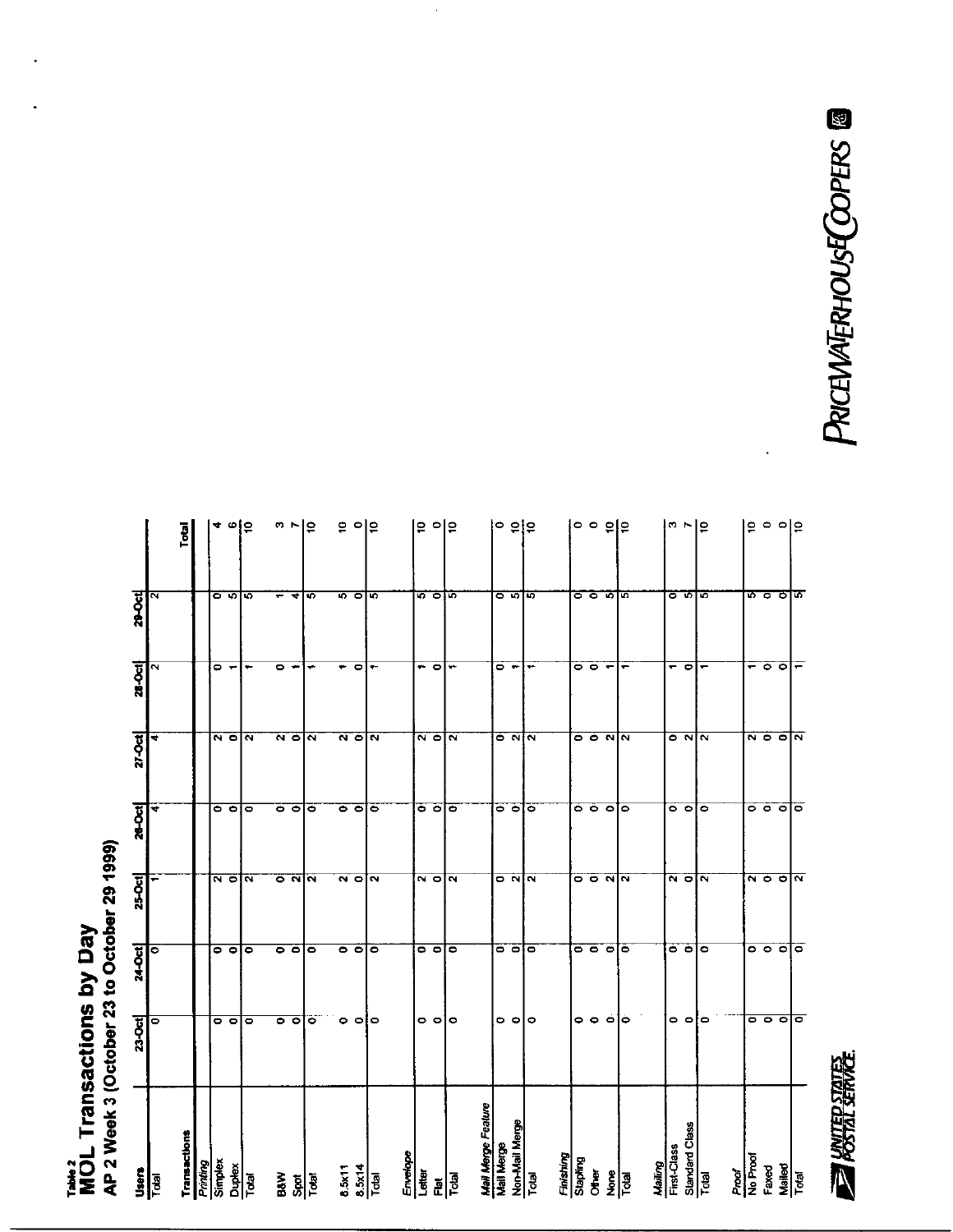## Table 3 MOL Volume by Day

AP 2 Week 3 (October 23 to October 29 1999)

|                       | 23-Oct           | 24-Oct                  | 25-Oct      | 26-Oct                  | 27-Oct      | 28 Oct | 29-Oct | <b>Total Pages</b>  |
|-----------------------|------------------|-------------------------|-------------|-------------------------|-------------|--------|--------|---------------------|
| Printing              |                  |                         |             |                         |             |        |        |                     |
| Simplex               | $\mathbf 0$      | 0                       | 6936        | 0                       | 8836        | 0      | 0      | 15,772              |
| <b>Duplex</b>         | $\mathbf 0$      | $\bf{0}$                | 0           | 0                       | $\mathbf 0$ | 345    | 2776   | 3,121               |
| Total                 | $\overline{0}$   | $\overline{\mathbf{0}}$ | 6.936       | 0                       | 8,836       | 345    | 2,776  | 18,893              |
| <b>B&amp;W</b>        | 0                | 0                       | 0           | 0                       | 8836        | 0      | 2229   | 11,065              |
| Spot                  | Ō                | 0                       | 6936        | $\bf{0}$                | 0           | 345    | 547    | 7,828               |
| Total                 | $\overline{0}$   | O                       | 6,936       | $\bf{0}$                | 8.836       | 345    | 2,776  | 18,893              |
| 8,5x11                | o                | 0                       | 6936        | 0                       | 8836        | 345    | 2776   | 18,893              |
| 8.5x14                | 0                | Ō                       | 0           | O                       | 0           | 0      | Q      | 0                   |
| Total                 | ō                | 0                       | 6.936       | o                       | 8.836       | 345    | 2,776  | 18,893              |
|                       |                  |                         |             |                         |             |        |        | <b>Total Pieces</b> |
| Envelope              |                  |                         |             |                         |             |        |        |                     |
| Letter                | 0                | 0                       | 3468        | 0                       | 4418        | 345    | 1290   | 9,521               |
| Flat                  | 0                | 0                       | 0           | 0                       | 0           | 0      | 0      | $\bf{0}$            |
| Total                 | Ō                | 0                       | 3,468       | 0                       | 4,418       | 345    | 1,290  | 9,521               |
| Mail Merge Feature    |                  |                         |             |                         |             |        |        |                     |
| Mail Merge            | $\boldsymbol{0}$ | 0                       | $\mathbf 0$ | 0                       | 0           | 0      | 0      | 0                   |
| Non-Mail Merge        | $\mathbf 0$      | 0                       | 3468        | 0                       | 4418        | 345    | 1290   | 9,521               |
| Total                 | Ö                | 0                       | 3,468       | 0                       | 4 4 1 8     | 345    | 1,290  | 9,521               |
| Finishing             |                  |                         |             |                         |             |        |        |                     |
| Stapling              | $\mathbf 0$      | $\bf{0}$                | $\mathbf 0$ | 0                       | 0           | 0      | 0      | $\mathbf 0$         |
| Other                 | O                | $\bf{0}$                | 0           | 0                       | 0           | 0      | 0      | $\mathbf{o}$        |
| None                  | $\mathbf 0$      | 0                       | 3468        | 0                       | 4418        | 345    | 1290   | 9,521               |
| Total                 | $\mathbf 0$      | ö                       | 3.468       | $\mathbf 0$             | 4,418       | 345    | 1,290  | 9,521               |
| Mailing               |                  |                         |             |                         |             |        |        |                     |
| <b>First-Class</b>    | $\mathbf{0}$     | $\mathbf{0}$            | 3468        | $\mathbf{0}$            | Đ.          | 345    | 0      | 3,813               |
| <b>Standard Class</b> | 0                | 0                       | 0           | 0                       | 4418        | 0      | 1290   | 5,708               |
| Total                 | $\mathbf 0$      | $\mathbf 0$             | 3,468       | $\overline{\mathbf{0}}$ | 4,418       | 345    | 1,290  | 9,521               |
| Proof                 |                  |                         |             |                         |             |        |        |                     |
| No Proof              | 0                | 0                       | 3468        | 0                       | 4418        | 345    | 1290   | 9,521               |
| Faxed                 | 0                | 0                       | 0           | o                       | O           | 0      | O      | 0                   |
| Mailed                | 0                | 0                       | 0           | 0                       | 0           | 0      | 0      | 0                   |
| Total                 | $\mathbf 0$      | $\overline{0}$          | 3,468       | $\overline{0}$          | 4,418       | 345    | 1,290  | 9,521               |

\_- -- - .

**Z** *POSTAL SERVICE.* 

**PRICEWATERHOUSE COPERS** 

 $\bar{\omega}$ 

*Thirty, as a given their visibility of the property of a*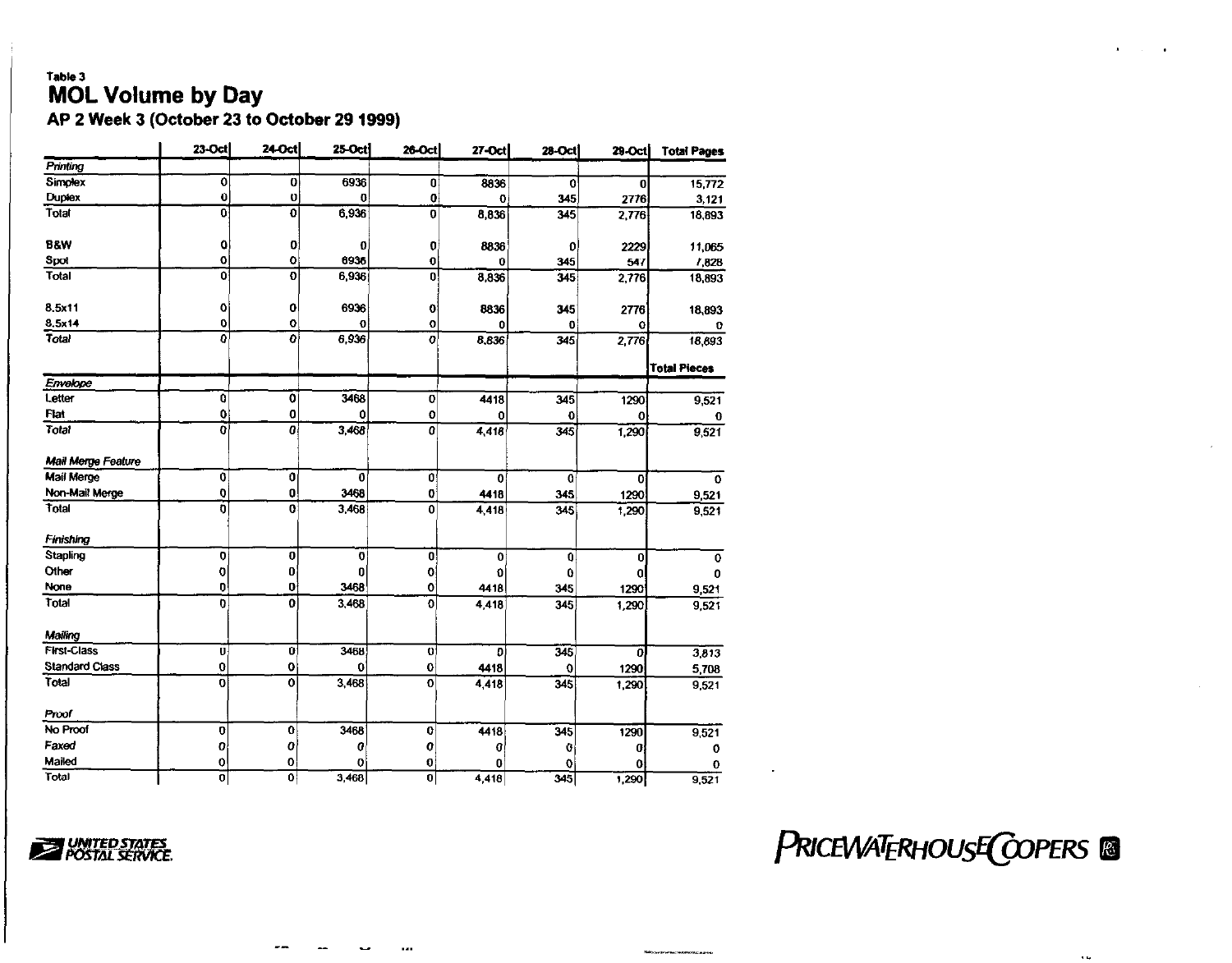### Table 4 **MOL Revenue by Week** AP 2 Week 3 to AP 2 Week 3

| <b>Users</b>          | <b>AP 12 Week 3</b> | <b>AP 12 Week 4</b> | AP 13 Week 1 | AP 13 Week 2 | AP 13 Week 3 | AP 13 Week 4 | AP 1 Week 1 | AP 1 Week 2      | AP 1 Week 3 | <b>AP 1 Week 4</b> | AP 2 Week 1        | AP 2 Week 2 | AP 2 Week 3 | Total       |
|-----------------------|---------------------|---------------------|--------------|--------------|--------------|--------------|-------------|------------------|-------------|--------------------|--------------------|-------------|-------------|-------------|
| Total                 |                     |                     |              |              | 11           |              |             | 10 <sub>1</sub>  |             | 11                 | 13                 |             | 13          | 232         |
|                       |                     |                     |              |              |              |              |             |                  |             |                    |                    |             |             |             |
| Revenue               |                     |                     |              |              |              |              |             |                  |             |                    |                    |             |             |             |
| Printing              |                     |                     |              |              |              |              |             |                  | \$0.00      | \$90.64            |                    | \$0.00      | \$2,828.66  | \$17,464.89 |
| Simplex               | \$167.14            | \$0.40              | \$160.11     | \$0.00       | \$0.00       | \$113.01     | \$17.37     | \$0.00<br>\$0.00 | \$197.07    | \$63.33            | \$150.10<br>\$0.00 | \$0.00      | \$615.48    | \$8,004.14  |
| Duplex                | \$0.00              | \$51.80             | \$0.00       | \$0.00       | \$182.30     | \$0.00       | \$0.00      |                  |             | \$153.97           |                    | \$0.00      | \$3,444.14  | \$25,469.03 |
| Total                 | \$167 14            | \$52.20             | \$160.11     | \$0.00       | \$182.30     | \$113.01     | \$17.37     | \$0.00           | \$197.07    |                    | \$150.10           |             |             |             |
| BAW                   | \$164.49            | \$31.40             | \$10.72      | \$0.00       | \$16.80      | \$113.01     | \$16.24     | 10.00            | \$0.00      | \$104.29           | \$0.00             | \$0.00      | \$1,657.16  | \$18,001.06 |
| Spot                  | \$2.65              | \$20.80             | \$149.39     | \$0.00       | \$165.50     | \$0.00       | \$1.13      | \$0.00           | \$197.07    | \$49.68            | \$150.10           | \$0.00      | \$1,786.98  | \$7,467.95  |
| Total                 | \$167.14            | \$52.20             | \$160.11     | \$0.00       | \$182.30     | \$113.01     | \$17.37     | \$0.00           | \$197.07    | \$153.97           | \$150.10           | \$0.00      | \$3,444.14  | \$25,469.03 |
|                       |                     |                     |              |              |              |              |             |                  |             |                    |                    |             |             |             |
| 8.5x11                | \$167.14            | \$52.20             | \$160.11     | \$0.00       | \$182.30     | \$113.01     | \$17.37     | \$0.00           | \$197.07    | \$153.97           | \$150.10           | \$0.00      | \$3,444.14  | \$25,433.80 |
| 8.5x14                | \$0.00              | \$0.00              | \$0.00       | \$0.00       | \$0.00       | \$0.00       | \$0.00      | \$0.00           | \$0.00      | \$0.00             | \$0.00             | \$0.00      | \$0.00      | \$35.23     |
| Total                 | \$167.14            | \$52.20             | \$160.11     | \$0.00       | \$182.30     | \$113.01     | \$17.37     | \$0.00           | \$197.07    | \$153.97           | \$150.10           | \$0.00      | \$3,444.14  | \$25,469.03 |
|                       |                     |                     |              |              |              |              |             |                  |             |                    |                    |             |             |             |
| Envelope              |                     |                     |              |              |              |              |             |                  |             |                    |                    |             |             |             |
| Letter                | \$167.14            | \$52.20             | \$149.39     | \$0.00       | \$182.30     | \$113.01     | \$17.37     | \$0.00           | \$197.07    | \$153.97           | \$150.10           | \$0.00      | \$3,444.14  | \$24,444.90 |
| Flat                  | \$0.00              | \$0.00              | \$10.72      | \$0.00       | \$0.00       | \$0.00       | \$0.00      | \$0.00           | \$0.00      | \$0.00             | \$0.00             | \$0.00      | \$0.00      | \$1,024.13  |
| Total                 | \$167.14            | \$52.20             | \$160.11     | \$0.00       | \$182.30     | \$113.01     | \$17.37     | \$0.00           | \$197.07    | \$153.97           | \$150.10           | \$0.00      | \$3,444.14  | \$25,469.03 |
|                       |                     |                     |              |              |              |              |             |                  |             |                    |                    |             |             |             |
| Mail Merge Feature    |                     |                     |              |              |              |              |             |                  |             |                    |                    |             |             |             |
| <b>Mail Merge</b>     | \$1.89              | \$0,00]             | \$10.72      | \$0.00       | \$0.00       | \$0.00       | \$1.13      | \$0.00           | \$0.00      | \$0.00             | \$150.10           | \$0.00      | \$0.00      | \$2,479.56  |
| <b>Non-Mail Merge</b> | \$165.25            | \$52.20             | \$149.39     | \$0.00       | \$182.30     | \$113.01     | \$16.24     | \$0.00           | \$197.07    | \$153.97           | \$0.00             | \$0.00      | \$3,444.14  | \$17,006.85 |
| Total                 | \$167.14            | \$52.20             | \$160.11     | \$0,00       | \$182.30     | \$113.01     | \$17.37     | \$0.00           | \$197.07    | \$153.97           | \$150.10           | \$0.00]     | \$3,444.14  | \$19,486.41 |
|                       |                     |                     |              |              |              |              |             |                  |             |                    |                    |             |             |             |
| Finishing             |                     |                     |              |              |              |              |             |                  |             |                    |                    |             |             |             |
| Stapling              | \$0.00              | \$31.00             | \$0.00       | \$0.00       | \$0.00       | \$22.74      | \$0.00      | \$0.00           | \$0.00      | \$0.00             | \$0.00             | \$0.00      | \$0.00      | \$781.96    |
| Other                 | \$0.00              | \$0.00              | \$0.00       | \$0.00       | \$0.00       | \$0.00       | \$0.00      | \$0.00           | \$0.00      | \$0.00             | \$0.00             | \$0.00      | \$0.00      | \$66.34     |
| None                  | \$167.14            | \$21.20             | \$160.11     | \$0.00       | \$182.30     | \$90.27      | \$17.37     | \$0.00           | \$197.07    | \$153.97           | \$150.10           | \$0.00      | \$3,444.14  | \$24,620.73 |
| <b>Total</b>          | \$167.14            | \$52.20             | \$160.11     | \$0.00       | \$182.30     | \$113.01     | \$17.37     | \$0.00           | \$197.07    | \$153.97           | \$150.10           | \$0.00      | \$3,444.14  | \$25,469.03 |
|                       |                     |                     |              |              |              |              |             |                  |             |                    |                    |             |             |             |
| Mailing               | \$96.55             | \$52.20             | \$160.11     | \$0.00       | \$182.30     | \$113.01     | \$17.37     | \$0.00           | \$0.00      | \$104.29           | \$0.00             | \$0.00      | \$1,607.02  | \$16,661.22 |
| <b>First Class</b>    |                     | \$0.00              | \$0.00       | \$0.00       | \$0.00       | \$0.00       | \$0.00      | \$0.00           | \$197.07    | \$49.68            | \$150.10           | \$0.00      | \$1,837.12  | \$8,807.81  |
| <b>Standard Class</b> | \$70.59             | \$52.20             | \$160.11     | \$0.00       | \$182.30     | \$113.01     | \$17.37     | \$0.00           | \$197.07    | \$153.97           | \$150.10           | \$0.00      | \$3,444.14  | \$25,469.03 |
| Total                 | \$167.14            |                     |              |              |              |              |             |                  |             |                    |                    |             |             |             |
| Proof                 |                     |                     |              |              |              |              |             |                  |             |                    |                    |             |             |             |
| No Proof              | \$167.14            | \$52.20             | \$160.11     | \$0.00       | \$182.30     | \$113.01     | \$17.37     | \$0.00           | \$197.07    | \$153.97           | \$150.10           | \$0.00      | \$3,444.14  | \$19,485.36 |
| Faxed                 | \$0.00              | \$0.00              | \$0.00       | \$0.00       | \$0.00       | \$0.00       | \$0.00      | \$0.00           | \$0.00      | \$0.00             | \$0.00             | \$0.00      | \$0.00      | \$0.25      |
| Mailed                | \$0.00              | \$0.00              | \$0.00       | \$0.00       | \$0.00       | \$0.00       | \$0.00      | \$0.00           | \$0.00      | \$0.00             | \$0.00             | \$0.00      | \$0.00      | \$0.80      |
| <b>Total</b>          | \$167.14            | \$52.20             | \$160.11     | \$0.00       | \$182.30     | \$113.01     | \$17.37     | \$0.00           | \$197.07    | \$153.97           | \$150.10           | \$0.00      | \$3,444.14] | \$19,486.41 |



PRICEWATERHOUSE COPERS @

 $\bullet$ 

 $\sim$   $\sim$   $\sim$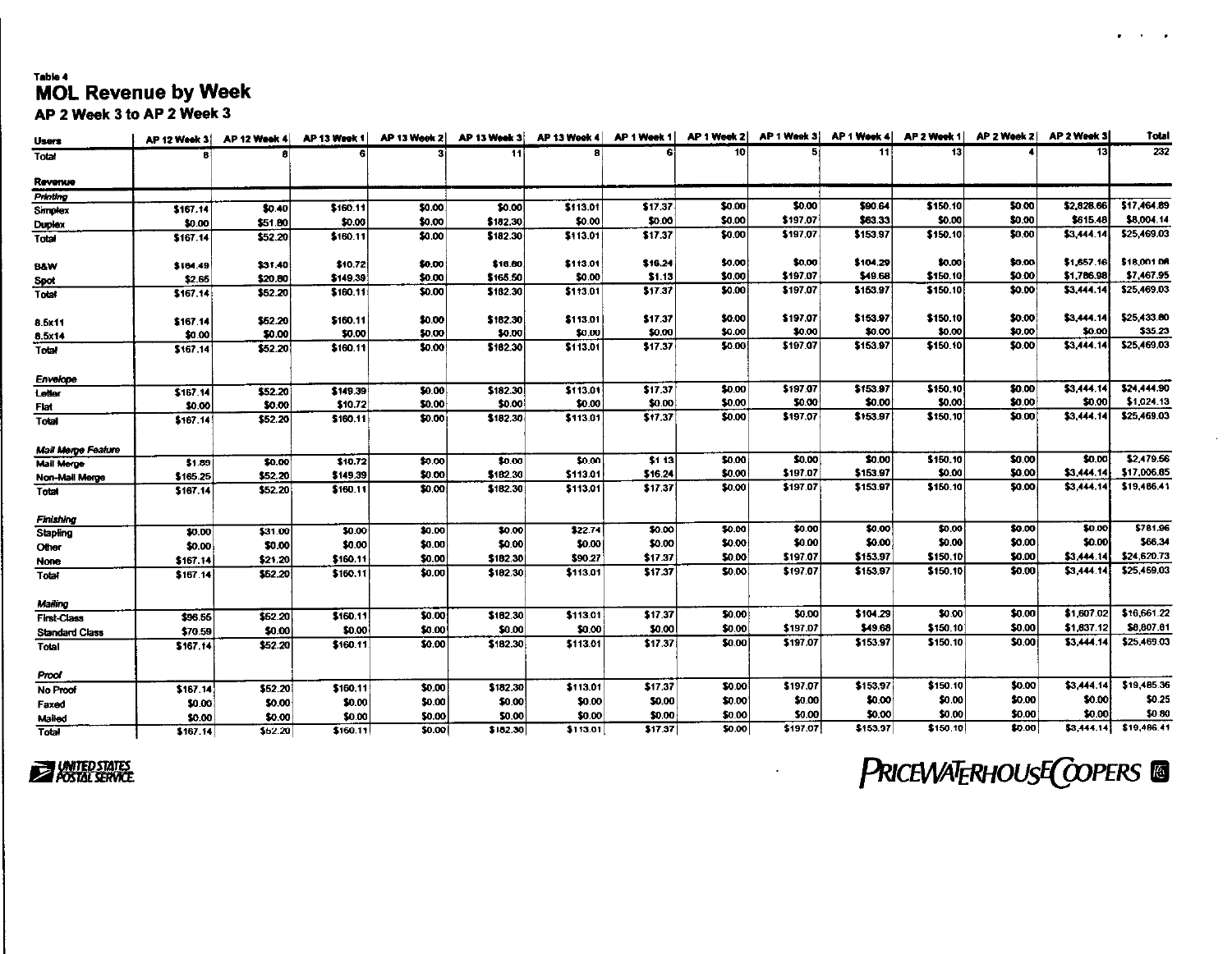## Table 5 MOL Transactions by Week<br>AP 2 Week 3 to AP 2 Week 3

| <b>Users</b>              | AP 12 Week 3 | AP 12 Week 4   | AP 13 Week 1   |                                | AP 13 Week 2   AP 13 Week 3   AP 13 Week 4   AP 1 Week 1   AP 1 Week 2   AP 1 Week 3   AP 1 Week 4   AP 2 Week 1   AP 2 Week 2   AP 2 Week 3 |                         |                                  |              |                      |                         |                        |                         |                 | Total                  |
|---------------------------|--------------|----------------|----------------|--------------------------------|----------------------------------------------------------------------------------------------------------------------------------------------|-------------------------|----------------------------------|--------------|----------------------|-------------------------|------------------------|-------------------------|-----------------|------------------------|
| Total                     |              |                |                | я                              | 11                                                                                                                                           | я                       | 61                               | 10           | 록                    | 11                      | $\overline{13}$        |                         | 13              | $\overline{232}$       |
| <b>Transactions</b>       |              |                |                |                                |                                                                                                                                              |                         |                                  |              |                      |                         |                        |                         |                 |                        |
| Printing                  |              |                |                |                                |                                                                                                                                              |                         |                                  |              |                      |                         |                        |                         |                 |                        |
| Simplex                   |              |                | 2              | $\mathbf{0}$                   | 0                                                                                                                                            | $\mathbf{z}$            | $\mathbf{z}$                     | $\mathbf{0}$ | ٥l                   | -11                     | -21                    | 0                       |                 | 228                    |
| <b>Duplex</b>             | 0            | 2              | ٥l             | 0                              | 2                                                                                                                                            | ĐÌ                      | O)                               | $\mathbf{0}$ |                      | $\overline{2}$          | O.                     | $\mathbf{0}$            | Я               | 97                     |
| Total                     |              | $\mathbf{a}$   | $\mathbf{2}$   | ۰o                             | $\mathbf{2}$                                                                                                                                 |                         | 21                               | $\Omega$     | $\left  \right $     | зł                      | 2 <sup>1</sup>         | $\mathbf{0}$            | 10              | 325                    |
| <b>B&amp;W</b>            |              |                |                | -0                             |                                                                                                                                              |                         |                                  |              |                      |                         |                        |                         |                 | 210                    |
| Spot                      | з            |                |                | Ð                              |                                                                                                                                              |                         |                                  | O            |                      | 1                       |                        | $\mathbf{0}$            | 7               | 115                    |
| Total                     | Ŧ.           | зł             | 2 <sup>1</sup> | $\mathbf{0}$                   | 2                                                                                                                                            | $\mathbf{2}$            | 2 <sup>1</sup>                   | $\mathbf{0}$ |                      | 3                       | - 21                   | $\mathbf{0}$            | $\overline{10}$ | 325                    |
| 8.5x11                    |              |                | 2              |                                |                                                                                                                                              |                         |                                  |              |                      |                         |                        | O                       | 10 <sub>1</sub> | 321                    |
| 8.5x14                    | Л            | n              | o              | $\mathbf o$                    | ol                                                                                                                                           | Ω                       | $\mathbf{0}$                     | o            |                      | 0                       |                        | A                       | $\bullet$       | $\blacktriangleleft$   |
| Total                     | 71           | зі             | -21            | $\mathbf{o}$                   | $\mathbf{2}$                                                                                                                                 | $\overline{\mathbf{z}}$ | 2 <sup>1</sup>                   | $\mathbf{0}$ |                      | $\mathbf{3}$            |                        | $\mathbf{0}$            | 10 <sup>1</sup> | 325                    |
| Envelope                  |              |                |                |                                |                                                                                                                                              |                         |                                  |              |                      |                         |                        |                         |                 |                        |
| Letter                    |              | э۱             |                | $\mathbf{0}$                   | إ2                                                                                                                                           | $\overline{2}$          | 2                                | -ol          | 4                    | з                       | $\mathbf{2}^{\dagger}$ | ٥l                      | 10 <sup>1</sup> | 315                    |
| Flat                      | 0            | 0              |                | $\mathbf{0}$                   | $\mathbf 0$                                                                                                                                  | o                       | $\mathbf{0}$                     | $\mathbf{o}$ | o                    | $\mathbf 0$             | $\mathbf{0}$           | $\mathbf{0}$            | -O              | 10                     |
| Total                     | 7            | $\mathbf{a}$   | 2              | $\mathbf{a}$                   | 2                                                                                                                                            | $\overline{2}$          | $\mathbf{z}$                     | -ni          |                      | $\mathbf{a}$            | 2 <sup>1</sup>         | ٥i                      | 10              | $\overline{325}$       |
| <b>Mail Merge Feature</b> |              |                |                |                                |                                                                                                                                              |                         |                                  |              |                      | 0                       | 2 <sup>1</sup>         | ٥I                      | $\mathbf{o}$    | 55                     |
| <b>Mail Merge</b>         | $\bullet$    | $\mathbf{0}$   | -11            | $\bullet$                      | ΩÍ                                                                                                                                           | οl                      | $\blacktriangleleft$             | 0            | 0                    | $\mathbf{3}$            | οi                     | ٥l                      | 10              |                        |
| Non-Mail Merge            | 6            | 3 <sup>1</sup> | $\mathbf{1}$   | $\mathbf{o}$                   | 2                                                                                                                                            | $\mathbf{z}$            | $\blacktriangleleft$             | οl           | 4<br>◢               | ⋑                       | 21                     | ΩI                      | 10              | $\frac{162}{217}$      |
| Total                     |              | 3              | $\mathbf{2}$   | Ō                              | $\mathbf{2}$                                                                                                                                 | ÷.                      | -21                              | ΩI           |                      |                         |                        |                         |                 |                        |
| Finishing                 |              |                |                |                                |                                                                                                                                              |                         |                                  |              |                      |                         |                        |                         |                 |                        |
| Stapling                  | o            |                | 0l             | o                              | ol                                                                                                                                           | $\blacktriangleleft$    | -ol                              | $\mathbf{o}$ | οl                   | 0                       | ٥I                     | 0                       | ٥I              | 25                     |
| Other                     | o            | o              | o              |                                |                                                                                                                                              |                         | 0                                | n            | n                    | o                       |                        | 0                       | o               | 2                      |
| None                      | 7            | $\mathbf{z}$   | $\mathbf{2}$   | $\mathbf{0}$                   | 21                                                                                                                                           |                         | $\mathbf{2}$                     | Ð            | 4                    | зł                      | 2                      | 0                       | 10              | 298                    |
| Total                     | 7            | 31             | -21            | n                              | $\mathbf{2}$                                                                                                                                 | $\mathbf{z}$            | $\mathbf{2}$                     | ΩI           | 4                    | $\overline{\mathbf{a}}$ | 21                     | ٥I                      | 10 <sup>1</sup> | 325                    |
| Malling                   |              |                |                |                                |                                                                                                                                              |                         |                                  |              |                      |                         | n                      |                         | 31              |                        |
| <b>First-Class</b>        | 61           | 3              | -21            | οi                             | 2                                                                                                                                            | $\mathbf{2}$            | $\mathbf{2}$                     | 0ŀ           | Οİ                   | $2\frac{1}{2}$          |                        | $\bullet$               |                 | 286                    |
| <b>Standard Class</b>     | -11          | ٥l             | $\mathbf{0}$   | o                              | οí                                                                                                                                           | οl                      | 0                                | οI           | 4                    | 1 Í                     | o                      | $\mathbf{o}$<br>-O I    | 10 <sup>1</sup> | 39<br>$\overline{325}$ |
| Total                     | 7            | з              | 2              | ٥l                             | -2 i                                                                                                                                         |                         | $\overline{2}$<br>$\overline{2}$ | ۵l           | $\blacktriangleleft$ | з١                      |                        |                         |                 |                        |
| Proof                     |              |                |                |                                |                                                                                                                                              |                         | $\mathbf{2}$                     | 0l           | 4                    | 3                       | 2 <sup>1</sup>         | $\mathbf{0}$            | 10 <sub>1</sub> | 210                    |
| No Proof                  |              | 31             |                | 2 <sup>1</sup><br>$\mathbf{0}$ | $\mathbf{2}$                                                                                                                                 |                         | $\mathbf{2}$<br> 0               | -01          | $\mathbf{o}$         | 0                       | n                      | o                       | o               | $\blacktriangleleft$   |
| Faxed                     | o۱           | $\mathbf{o}$   | n              | n                              | 0                                                                                                                                            |                         |                                  | 0            | $\mathbf{0}$         | $\mathbf{0}$            | n                      | $\mathbf{0}$            | O               | $\mathbf{3}$           |
| Mailed                    | 0            | $\mathbf{0}$   | 0              | $\mathbf{o}$                   | οl                                                                                                                                           | 0                       | 0                                |              |                      | $\mathbf{3}$            | 2                      | $\overline{\mathbf{0}}$ | 피               | $\overline{217}$       |
| Total                     | $\mathbf{7}$ | $\vert$ 3      |                | $\mathbf{z}$<br>$\mathbf{Q}$   | 2.                                                                                                                                           |                         | 21<br>2                          | 0            | 4j                   |                         |                        |                         |                 |                        |

**EXAMPLED STATES** 

PRICEWATERHOUSE COPERS

 $\bullet$  . <br> <br> <br> <br> <br> <br> <br> <br> <br><br><br> <br><br><br>